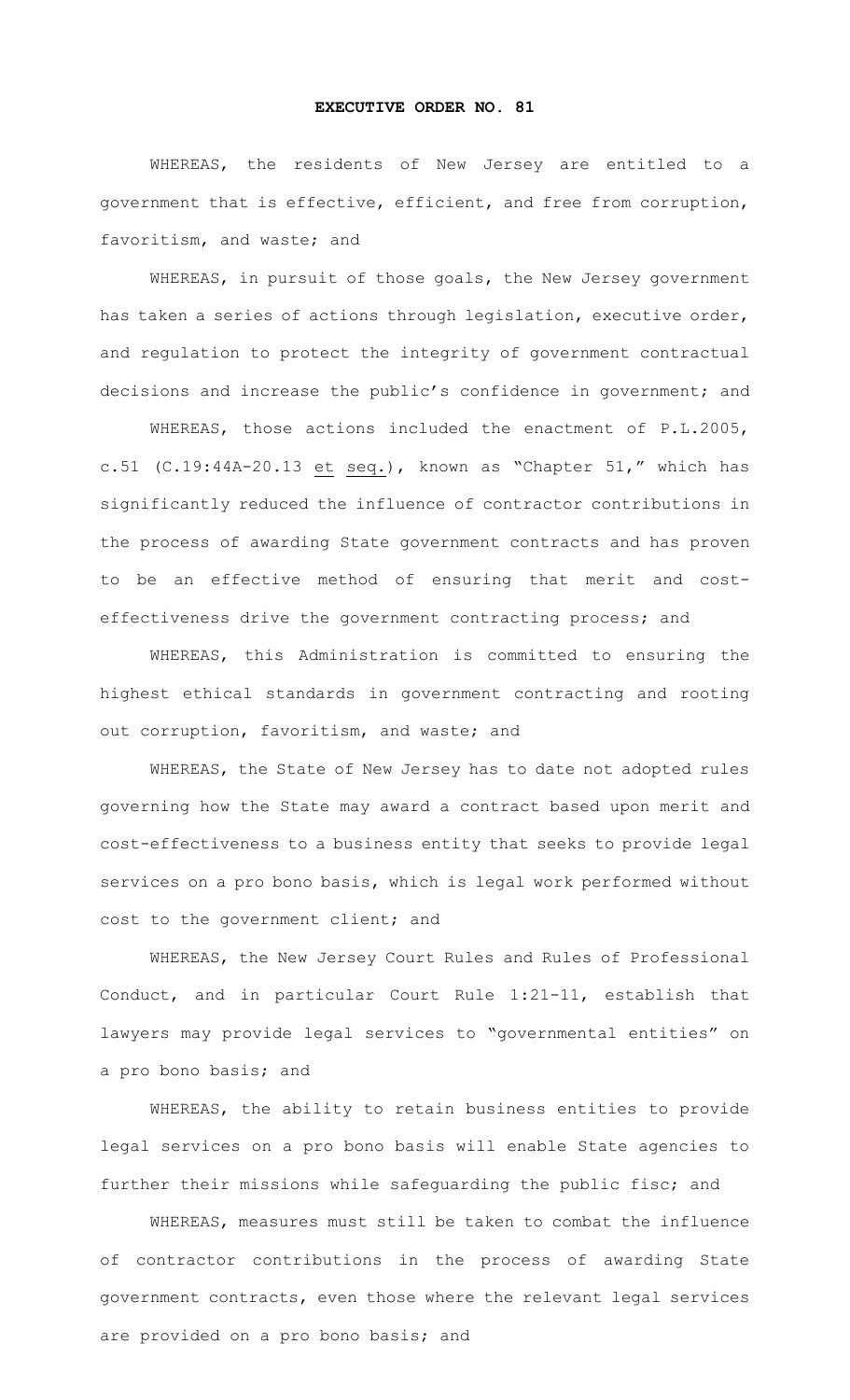WHEREAS, measures must also be taken to prevent the risk or appearance that business entities will seek to gain an advantage in obtaining State government contracts for compensated legal services by providing a State agency with legal services on a pro bono basis;

NOW, THEREFORE, I, PHILIP D. MURPHY, Governor of the State of New Jersey, by virtue of the authority vested in me by the Constitution and by the Statutes of this State, do hereby ORDER and DIRECT:

1. For the purposes of this Order, the term "business entity" has the same meaning as under N.J.S.A. 19:44A-20.17, and the term "contribution" has the same meaning as under N.J.S.A. 19:44A-20.16.

2. Any Executive Branch department, agency, authority, or independent State authority that is authorized to retain a business entity to provide legal services may retain that business entity for legal services on a pro bono basis.

3. Any Executive Branch department, agency, authority, or independent State authority charged with implementing and enforcing Chapter 51 shall apply those same provisions to a business entity seeking to provide legal services to the State on a pro bono basis.

a. In assessing the eligibility of a business entity to represent the State on a pro bono basis, the Executive Branch department, agency, authority, or independent State authority shall treat contributions made to a legislative leadership committee or a municipal political party committee in the same manner as those provisions apply to a contribution to any candidate committee, election fund, or political party committee identified in Chapter 51.

2